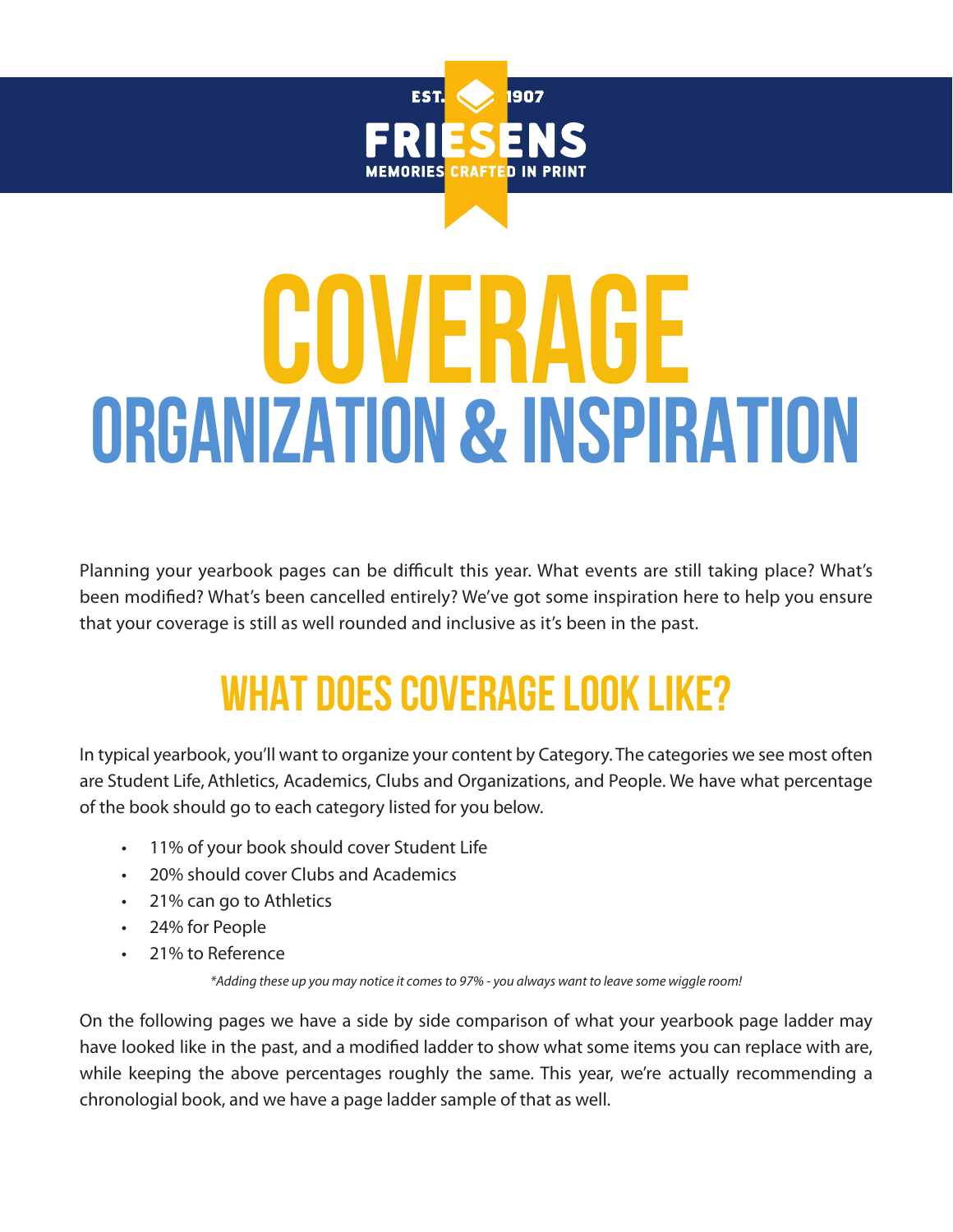## **PAGE LADDER BY CATEGORY**

The most typical type of page organization is to organize your pages by category. Your sports are kept together, and your clubs are all in one set of pages. This can make it easy to find coverage without looking through the index, but it can also make it hard to fill in holes when events are missed or cancelled, or if you simply don't have as much coverage as you'd planned for. Below we have a typical page ladder, as well as a page ladder with COVID coverage side by side, so you can see how we replace content while keeping coverage the same.

| <b>PAGES</b> | <b>SECTION</b>      | <b>TYPICAL COVERAGE</b> | <b>ALTERNATIVE COVERAGE</b>                                                                                                                                                                                      |
|--------------|---------------------|-------------------------|------------------------------------------------------------------------------------------------------------------------------------------------------------------------------------------------------------------|
| 1            | <b>Theme Pages</b>  | <b>Title Page</b>       | <b>Title Page</b>                                                                                                                                                                                                |
| $2 - 3$      | <b>Theme Pages</b>  | <b>Opening Page</b>     | <b>Opening Page</b>                                                                                                                                                                                              |
| $4 - 5$      | People              | Admin page              | Selfies of individuals                                                                                                                                                                                           |
| $6 - 7$      | People              | Staff pages             | Selfies of individuals                                                                                                                                                                                           |
| $8 - 9$      | People              | Staff pages             | Selfies of individuals                                                                                                                                                                                           |
| $10 - 11$    | People              | Staff pages             | Selfies of individuals                                                                                                                                                                                           |
| $12 - 13$    | People              | Freshman pages          | Selfies of individuals                                                                                                                                                                                           |
| $14 - 15$    | People              | Freshman pages          | Selfies of individuals                                                                                                                                                                                           |
| $16 - 17$    | People              | Freshman pages          | Selfies of individuals                                                                                                                                                                                           |
| 18-19        | People              | Sophomore Pages         | Selfies of individuals                                                                                                                                                                                           |
| $20 - 21$    | People              | Sophomore Pages         | Selfies of individuals                                                                                                                                                                                           |
| $22 - 23$    | People              | Sophomore Pages         | Selfies of individuals                                                                                                                                                                                           |
| $24 - 25$    | People              | <b>Junior Pages</b>     | Selfies of individuals                                                                                                                                                                                           |
| $26 - 27$    | People              | <b>Junior Pages</b>     | Selfies of individuals                                                                                                                                                                                           |
| 28-29        | People              | <b>Junior Pages</b>     | Selfies of individuals                                                                                                                                                                                           |
| $30 - 31$    | <b>Student Life</b> | Divider Page            | Divider Page                                                                                                                                                                                                     |
| $32 - 33$    | <b>Student Life</b> | Drama                   | Ask students to define their lives during a pandemic<br>in three or six words. The possibilities are endless.<br>Design with beautiful typography when photos are<br>limited. Pose the question on social media. |
| 34-35        | <b>Student Life</b> | <b>Musical</b>          | Streaming content. Which series are binge-worthy?<br>Preferred platforms? Watch parties?                                                                                                                         |
| $36 - 37$    | <b>Student Life</b> | Art Show                | What art are students creating on their own time?                                                                                                                                                                |
| 38-39        | <b>Student Life</b> | Choir                   | New hobbies/skills developed while at home.<br>Could also include chores and what was<br>expected at home.                                                                                                       |
| 40-41        | <b>Student Life</b> | <b>Vocal Jazz</b>       | Top purchases during Quarantine. Who's picked up<br>the most unusal item?                                                                                                                                        |
| $42 - 43$    | <b>Student Life</b> | <b>Concert Band</b>     | Shortages and substitutions - how do students<br>deal with items in short supply? Think toilet paper,<br>disinfectant wipes, hand sanitizer, etc Add price of<br>gasoline and how it has dropped.                |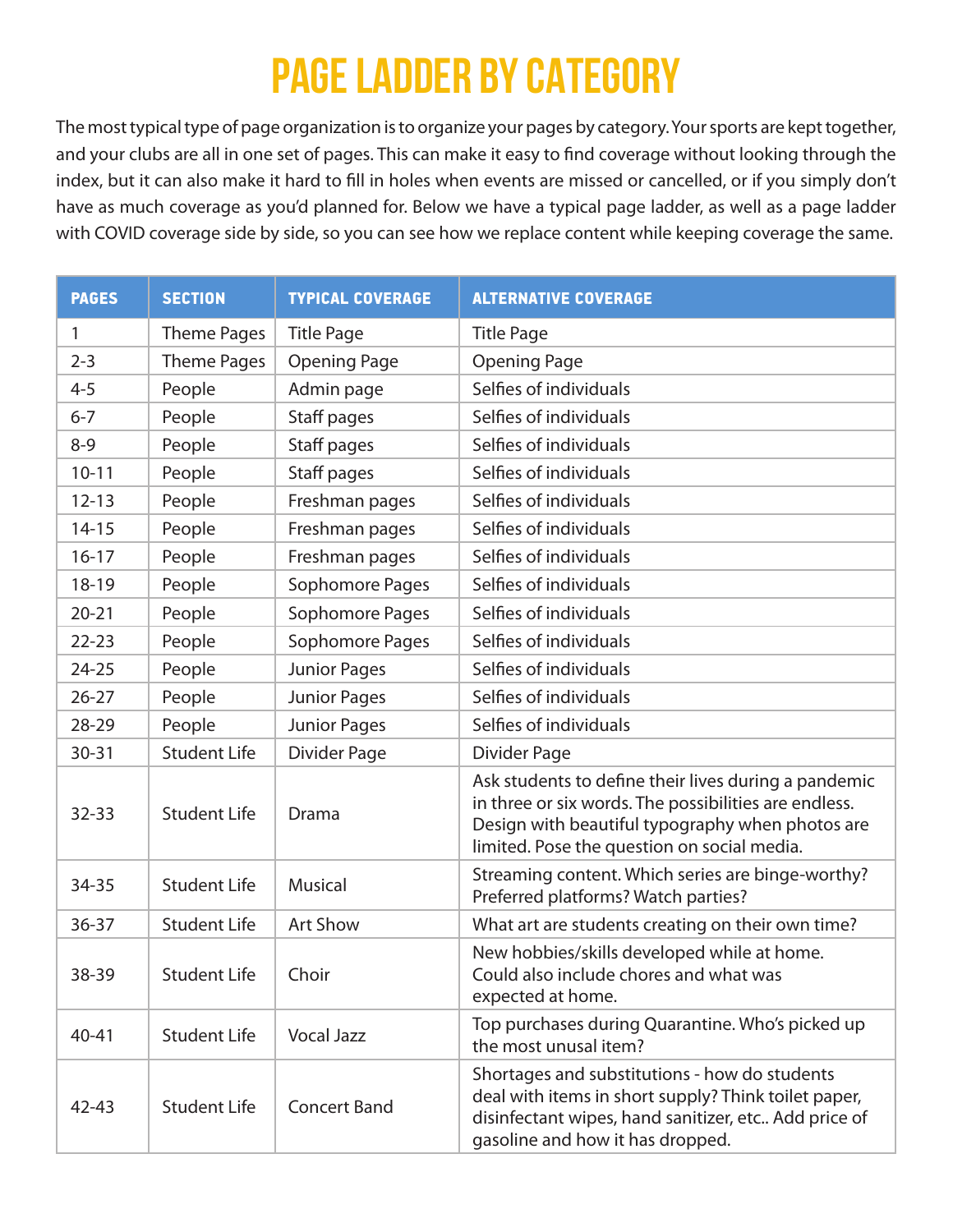| 44-45     | Student Life | Jazz Band                 | Student jobs. How did the pandemic affect<br>working condi-tions? Delivery driver stories.<br>Baby-sitting. Survey students to find the kinds of<br>jobs they had. What did they do with the money<br>they made? |
|-----------|--------------|---------------------------|------------------------------------------------------------------------------------------------------------------------------------------------------------------------------------------------------------------|
| 46-47     | Academics    | Divider Page              | Divider Page                                                                                                                                                                                                     |
| 48-49     | Academics    | Awards                    | Use social media campaign to gather images of<br>students at-home-learning setup                                                                                                                                 |
| $50 - 51$ | Academics    | Community                 | Use social media campaign to gather images of<br>students active in the community (community<br>service, protest, etc)                                                                                           |
| $52 - 53$ | Academics    | Life Skills               | First day of school outfit. Compare in-person to<br>virtual - de- pending on school's plan.                                                                                                                      |
| 54-55     | Academics    | <b>Home Economics</b>     | What happened in school while students learned<br>from home (managing virtual learning behind the<br>scenes, in-school events, teacher visits, etc)                                                              |
| 56-57     | Academics    | <b>Outdoor activities</b> | Outdoor activities. Hiking, running, walking,<br>trampolines -- what activities have students<br>developed to cope with missing organized sports.                                                                |
| 58-59     | Academics    | Science                   | Projects student complete either alone or in groups.<br>How was this different?                                                                                                                                  |
| 60-61     | Academics    | Math                      | Full spread photo of a virtual classroom. Use pop<br>up quotes to identify common elements and facts<br>along with student quotes.                                                                               |
| 62-63     | Academics    | Assemblies                | Favorite techniques teachers use to engage<br>students online. Why did they work? Student and<br>faculty quotes.                                                                                                 |
| 64-65     | Sports       | Divider Page              | Divider Page                                                                                                                                                                                                     |
| 66-67     | Sports       | Soccer                    | Use social media campaign to gather images of<br>students personal interest activities (running,<br>climbing, weights, etc)                                                                                      |
| 68-69     | Sports       | Soccer                    | How 'organized sports' athletes kept in shape or kept<br>playing the games they love                                                                                                                             |
| $70 - 71$ | Sports       | Volleyball                | Cover COVID prevention measures to conduct<br>those sports that can operate                                                                                                                                      |
| $72 - 73$ | Sports       | Volleyball                | Cover some classic sports memories from last year?                                                                                                                                                               |
| 74-75     | Sports       | <b>Track</b>              | Coaches Perspective - what challenges is the staff<br>facing with missed sports? Is equipment still being<br>used?                                                                                               |
| 76-77     | Sports       | Hockey                    | Discuss school game day traditions - what do<br>students do to prepare for watching the big game?                                                                                                                |
| 78-79     | Sports       | <b>Basket Ball</b>        | Unique pre-game meals - what do your athletes<br>eat before going out to play?                                                                                                                                   |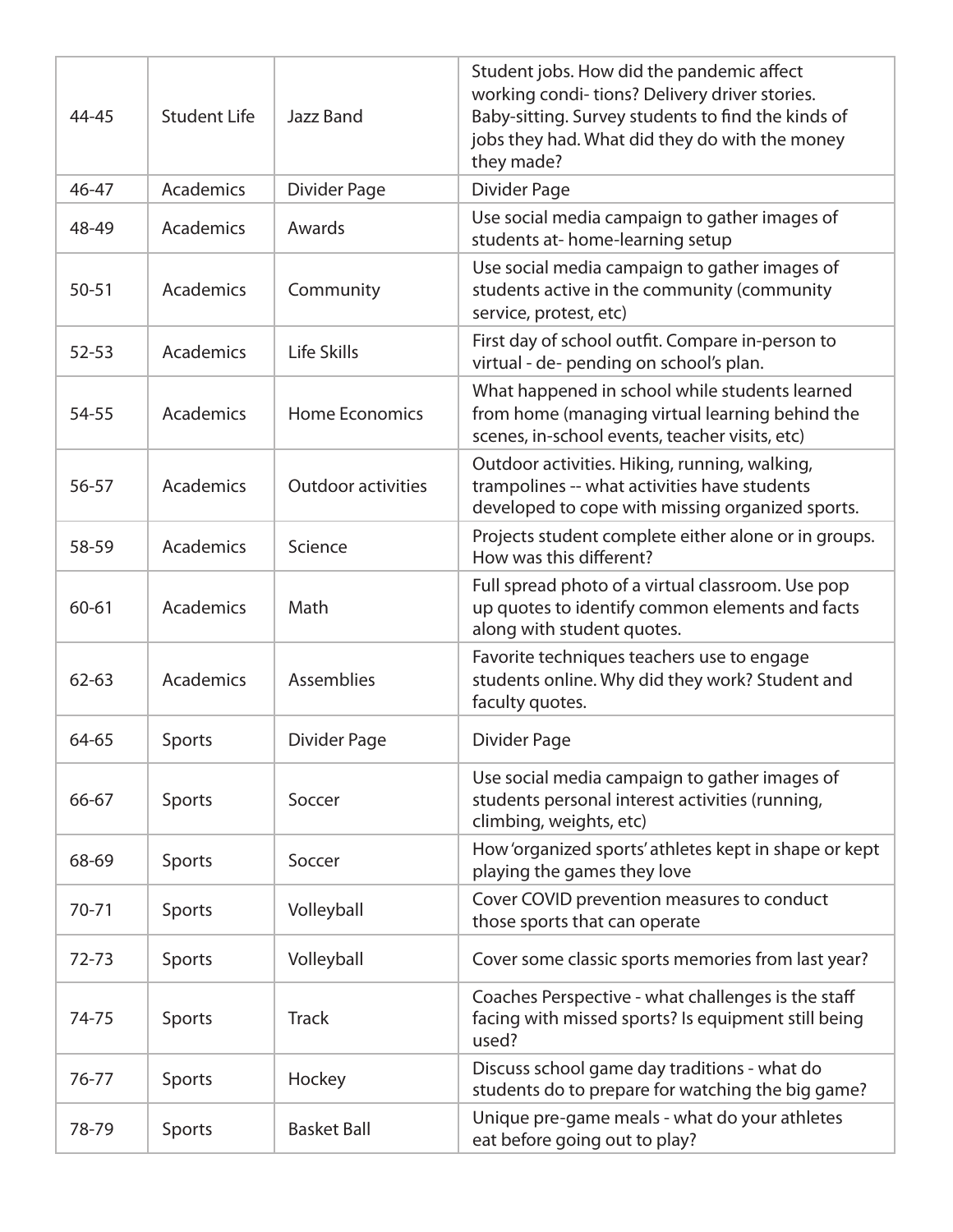| 80-81   | Sports | <b>Basket Ball</b>     | Professional Athlete Inspiration - Do you have<br>students who want to play in college? What are their<br>goals?                                                                  |
|---------|--------|------------------------|-----------------------------------------------------------------------------------------------------------------------------------------------------------------------------------|
| 82-83   | Sports | Football               | Pump-Up Playlists - what do your students<br>listen to while working out?                                                                                                         |
| 84-85   | Sports | Football               | Mascot Profile - Do you have a school mascot? Do<br>they have a backstory?                                                                                                        |
| 86-87   | Sports | <b>Badminton</b>       | Favorite professional teams - do your students root<br>for the underdog? Does anyone have their room<br>painted their favorite team's colours?                                    |
| 88-89   | Clubs  | Divider Page           | Divider Page                                                                                                                                                                      |
| 90-91   | Clubs  | <b>Student Council</b> | How are students organizing themselves this year?<br>Are there facebook pages, Instagram Profiles? How<br>are they keeping in contact with one another?                           |
| 92-93   | Clubs  | Spirit week            | Masks -- school spirit, favorite, personality defining.<br>Cover styles. Note the guidelines given to students<br>on the wearing. Did anyone make masks?                          |
| 94-95   | Clubs  | Spirit week            | T-shirts offer students off-campus identity. Find a<br>clever way to showcase all the T-shirts for sports,<br>school and clubs/organi-zations.                                    |
| 96-97   | Clubs  | Clubs                  | Booster club and PTA support for the school and how<br>it im- pacts students.                                                                                                     |
| 98-99   | Clubs  | Clubs                  | Discussion with student leaders. Ask questions of<br>all, design a chart or quote collection about how<br>Corona virus affects their organizations, challenges,<br>opportunities. |
| 100-101 | People | Divider Page           | Divider Page                                                                                                                                                                      |
| 102-103 | People | <b>Senior Pages</b>    | Formal portraits if available, selfies if not                                                                                                                                     |
| 104-105 | People | <b>Senior Pages</b>    | Formal portraits if available, selfies if not                                                                                                                                     |
| 106-107 | People | <b>Senior Pages</b>    | Formal portraits if available, selfies if not                                                                                                                                     |
| 108-109 | People | Ads                    | Ads                                                                                                                                                                               |
| 110-111 | People | Ads                    | Ads                                                                                                                                                                               |
| 112-113 | People | Ads                    | Ads                                                                                                                                                                               |
| 114-115 | People | Ads                    | Ads                                                                                                                                                                               |
| 116-117 | People | Ads                    | Ads                                                                                                                                                                               |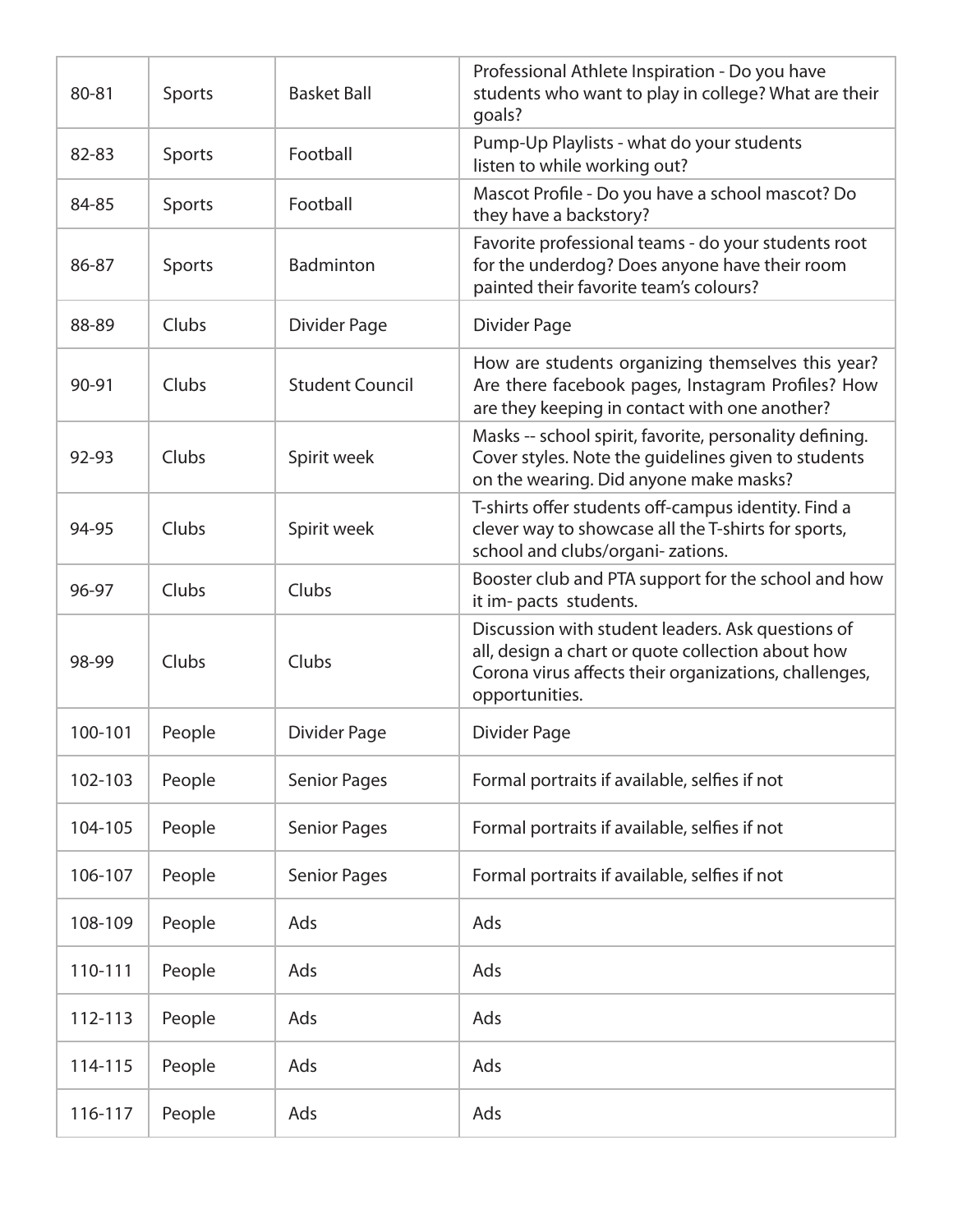| 118-119 | People     | Ads          | Ads                    |
|---------|------------|--------------|------------------------|
| 120-121 | People     | Ads          | Ads                    |
| 122-123 | Theme Page | Clubs index  | Extra-Curricular Index |
| 124-125 | Theme Page | Index        | Index                  |
| 126-127 | Theme Page | Index        | Index                  |
| 128     | Theme Page | Parting page | Parting page           |

## **CHRONOLOGICAL PAGE LADDER**

Another option for organizing your yearbook, and one we highly recommend this year, is a chronological book. This sets your book up to begin in September, and end with Graduation, ensuring you won't have empty page spaces you're unsure what to do with in the middle of your book. we have a sample chronological page ladder below

| <b>PAGES</b> | <b>SECTION</b>                      | <b>CONTENT/SPREAD TOPIC</b>                                                                                                                                                                                                                                                                  |
|--------------|-------------------------------------|----------------------------------------------------------------------------------------------------------------------------------------------------------------------------------------------------------------------------------------------------------------------------------------------|
| 001          | theme                               | title page                                                                                                                                                                                                                                                                                   |
| 002-003      | theme                               | opening                                                                                                                                                                                                                                                                                      |
| 004-005      | theme                               | opening/table of contents if not on endsheets                                                                                                                                                                                                                                                |
| 006-007      | division                            | The School Year                                                                                                                                                                                                                                                                              |
| 008-009      | student life                        | Summer: include timeline of when school was supposed to start, when<br>it actually did. Get quotes of opinions, how was the decision made.<br>Maybe mention NEOWISE and the rocket launch. Detail other major<br>events of the summer and their impact on students. Include local<br>events. |
| 010-011      | sports                              | Athletic conditioning: cover how teams keep members in shape and<br>learning the plays. Don't forget band, cheer and dance.                                                                                                                                                                  |
| 012-013      | academics                           | Ice breakers for the first week of school. Alert photographers to have<br>cameras ready. Ask teachers what they will do to plan coverage.                                                                                                                                                    |
| 014-015      | student life                        | First day of school outfit. Compare in-person to virtual - depending on<br>school's plan.                                                                                                                                                                                                    |
| 016-017      | student life                        | Masks - school spirit, favorite, personality defining. Cover styles. Note<br>the guidelines given to students on the wearing. Did anyone make<br>masks?                                                                                                                                      |
| 018-019      | student life                        | Corona virus testing -- local locations, how it's done. Quotes from<br>students who have done one.                                                                                                                                                                                           |
| 020-021      | academics, clubs/<br>organiza-tions | How are students keeping track of virtual/in-person classes and<br>assignments? Compare Google calendar to a print day planner. Lots of<br>quote opportunities.                                                                                                                              |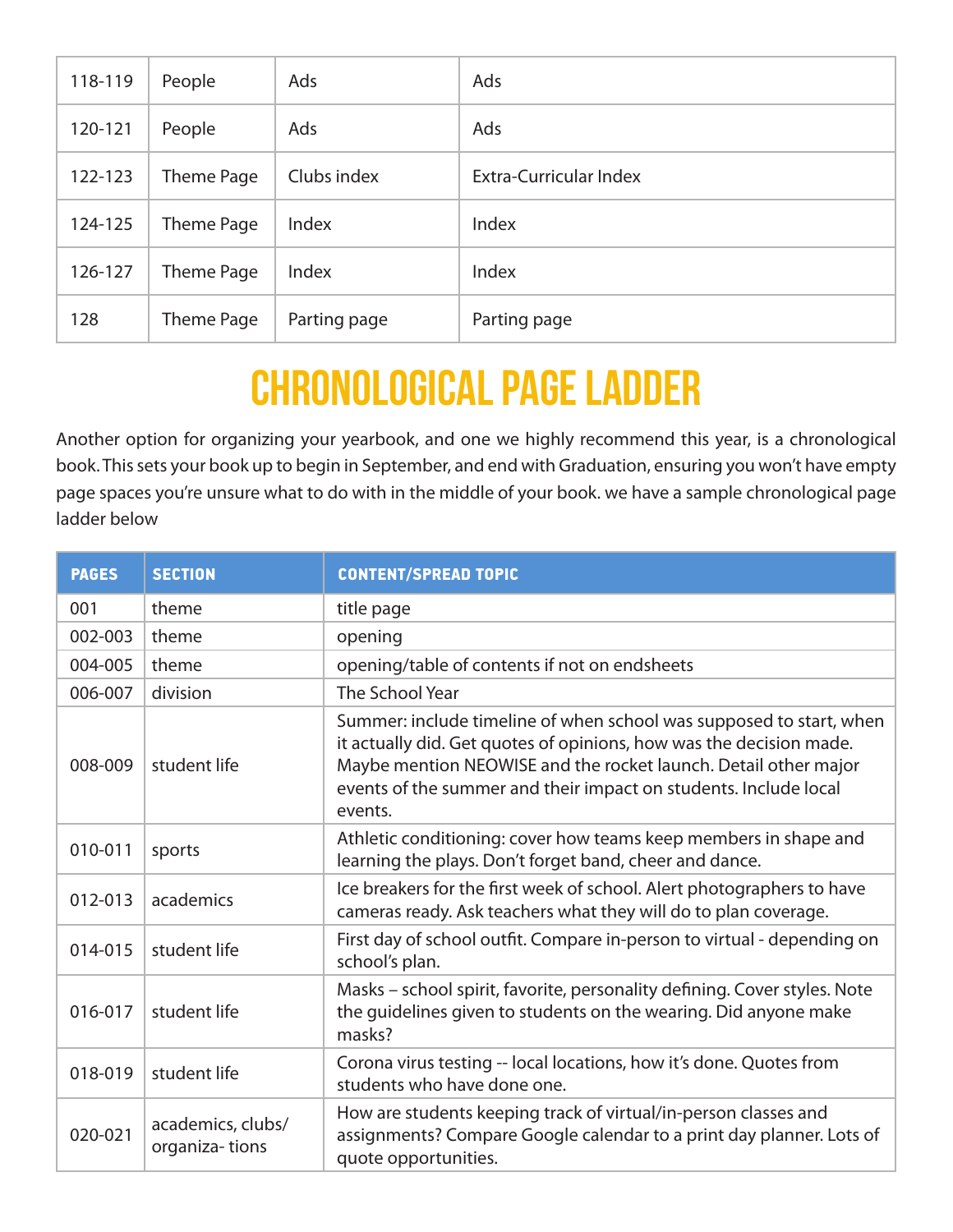| 022-023 | student life        | How do students handle stress?                                                                                                                                                                                   |
|---------|---------------------|------------------------------------------------------------------------------------------------------------------------------------------------------------------------------------------------------------------|
| 024-025 | clubs/organizations | Yard signs to identify school affiliation and organization participation                                                                                                                                         |
| 026-027 | student life        | Shortages and substitutions - how do students deal with items in<br>short supply? Think toilet paper. Add price of gasoline and how it has<br>dropped.                                                           |
| 028-029 | sports              | State of the sports schedules. How does this affect players/coaches?<br>Include timeline of changes or reinstatements.                                                                                           |
| 030-031 | clubs/organizations | Discussion with student leaders. Ask questions of all, design a chart or<br>quote collection about how Corona virus affects their organizations,<br>challenges, opportunities.                                   |
| 032-033 | academics           | What's behind the teacher? Virtual learning invites students into<br>private homes. Fun quizzes and cut-outs of items.                                                                                           |
| 034-035 | student life        | Now, What's behind the student? Where do students choose to do<br>online work or homework if face-to-face.                                                                                                       |
| 036-037 | sports              | Additional coverage of sport teams activities to stay fit waiting<br>for seasons to start. (If seasons start, choose another topic for this<br>spread.)                                                          |
| 038-039 | student life        | Celebrating birthdays during a pandemic. Parades, social distancing<br>parties                                                                                                                                   |
| 040-041 | student life        | Election coverage for US students. Cover student volunteers. Track<br>major events in a timeline. Cover multiple sides with guest opinion<br>pieces. Polls. Quote collections.                                   |
| 042-043 | academics           | Favorite techniques teachers use to engage students online. Why did<br>they work? Student and faculty quotes.                                                                                                    |
| 044-045 | student life        | Show how the holidays were celebrated differently.                                                                                                                                                               |
| 046-047 | student life        | 2020 in review. Definitely a year to remember.                                                                                                                                                                   |
| 048-049 | academics           | Projects student complete either alone or in groups. How was this<br>different?                                                                                                                                  |
| 050-051 | clubs/organizations | Booster club and PTA support for the school and how it impacts<br>students.                                                                                                                                      |
| 052-053 | academic            | Full spread photo of a virtual classroom. Use pop up quotes to<br>identify common elements and facts along with student quotes.                                                                                  |
| 054-055 | student life        | Ask students to define their lives during a pandemic in three or<br>six words. The possibilities are endless. Design with beautiful<br>typography when photos are limited. Pose the question on social<br>media. |
| 056-057 | academics           | Required reading. Cutouts of the books and student takes on the<br>books. Avoid the complainers. Include why it was assigned and what<br>course it was for.                                                      |
| 058-059 | clubs/organizations | T-shirts offer students off-campus identity. Find a clever way to<br>showcase all the T-shirts for sports, school and clubs/organizations.                                                                       |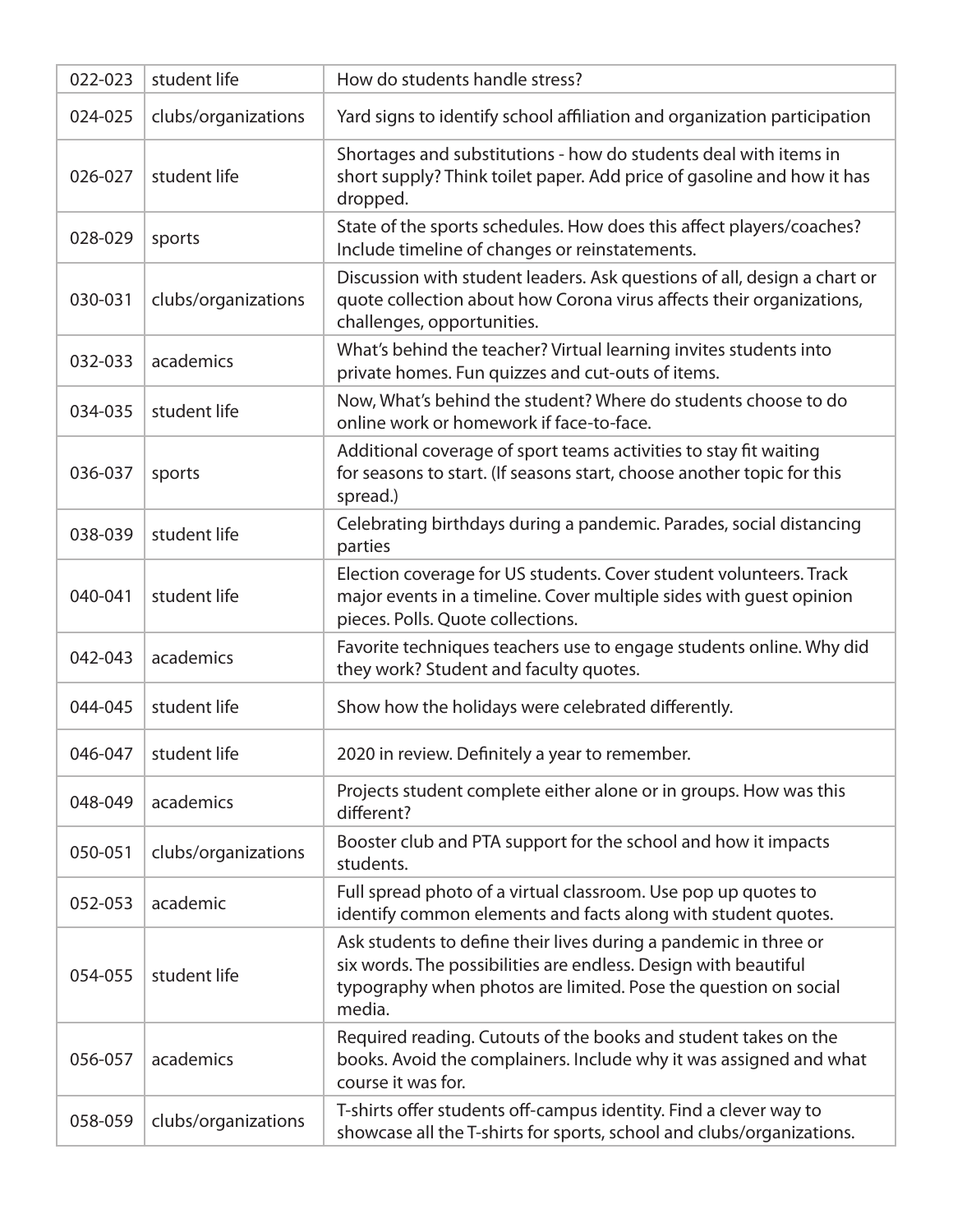| 060-061 | student life        | What's in. What's out. Include clothing, sayings, apps, phones                                                                                                                                                                                |
|---------|---------------------|-----------------------------------------------------------------------------------------------------------------------------------------------------------------------------------------------------------------------------------------------|
| 062-063 | academics           | Comfort items for online learning. What do students have around<br>their computers while doing online learning.                                                                                                                               |
| 064-065 | student life        | Streaming content. Which series are binge-worthy? Preferred<br>platforms? Watch parties?                                                                                                                                                      |
| 066-067 | sports              | Outdoor activities. Hiking, running, walking, trampolines -- what<br>activities have students developed to cope with missing organized<br>sports.                                                                                             |
| 068-069 | academics           | Science experiments -- whether in school or virtually.                                                                                                                                                                                        |
| 070-071 | student life        | The last thing that made you laugh. Collect quotes through social<br>media and develop. Interview where necessary.                                                                                                                            |
| 072-073 | student life        | Pets -- unusual pets, routines without school (think lots of walks,<br>teaching tricks). How pets can disrupt while on camera.                                                                                                                |
| 074-075 | academics           | Where did students so for extra help on school work? How did they<br>have to help with siblings?                                                                                                                                              |
| 076-077 | student life        | Video gaming. How did students connect online? Competitions?<br>Favorite new games? High scores?                                                                                                                                              |
| 078-079 | clubs/organizations | Service projects for a pandemic. Food collection and distribution,<br>making masks to donate, picking up groceries for homebound<br>people, etc.                                                                                              |
| 080-081 | student life        | Entertainment. Did band/choir have an online concert? TikTok. James<br>Bond and Top Gun movies release dates moved. Did students attend<br>drive-in movies or concerts?                                                                       |
| 082-083 | student life        | Student jobs. How did the pandemic affect working conditions?<br>Delivery driver stories. Baby-sitting. Survey students to find the kinds<br>of jobs they had. What did they do with the money they made?                                     |
| 084-085 | student life        | Family activities. What kinds of things have students done as a family<br>unit? Movie night, jigsaw puzzles, baking bread, board games, walks,<br>etc.                                                                                        |
| 086-087 | academics           | Online learning games teachers use, like Kahoot. Pros/cons. Favorites.<br>Quotes about how it assisted in learning. Funny moments using the<br>apps.                                                                                          |
| 088-089 | sports              | Club sports for students who could not play school sports. Include<br>tryouts, where they played, cost.                                                                                                                                       |
| 090-091 | student life        | Spring break - what did students do?                                                                                                                                                                                                          |
| 092-093 | academics           | Include student-created art and writing -- works produced during<br>the school year in art and writing classes -- could be expanded to<br>multiple spreads as needed. It could also be a special section on<br>special paper for a signature. |
| 094-095 | student life        | Graphically presented data from surveys about student opinions,<br>accomplishments and demographics. Create a Google form for people<br>to fill out.                                                                                          |